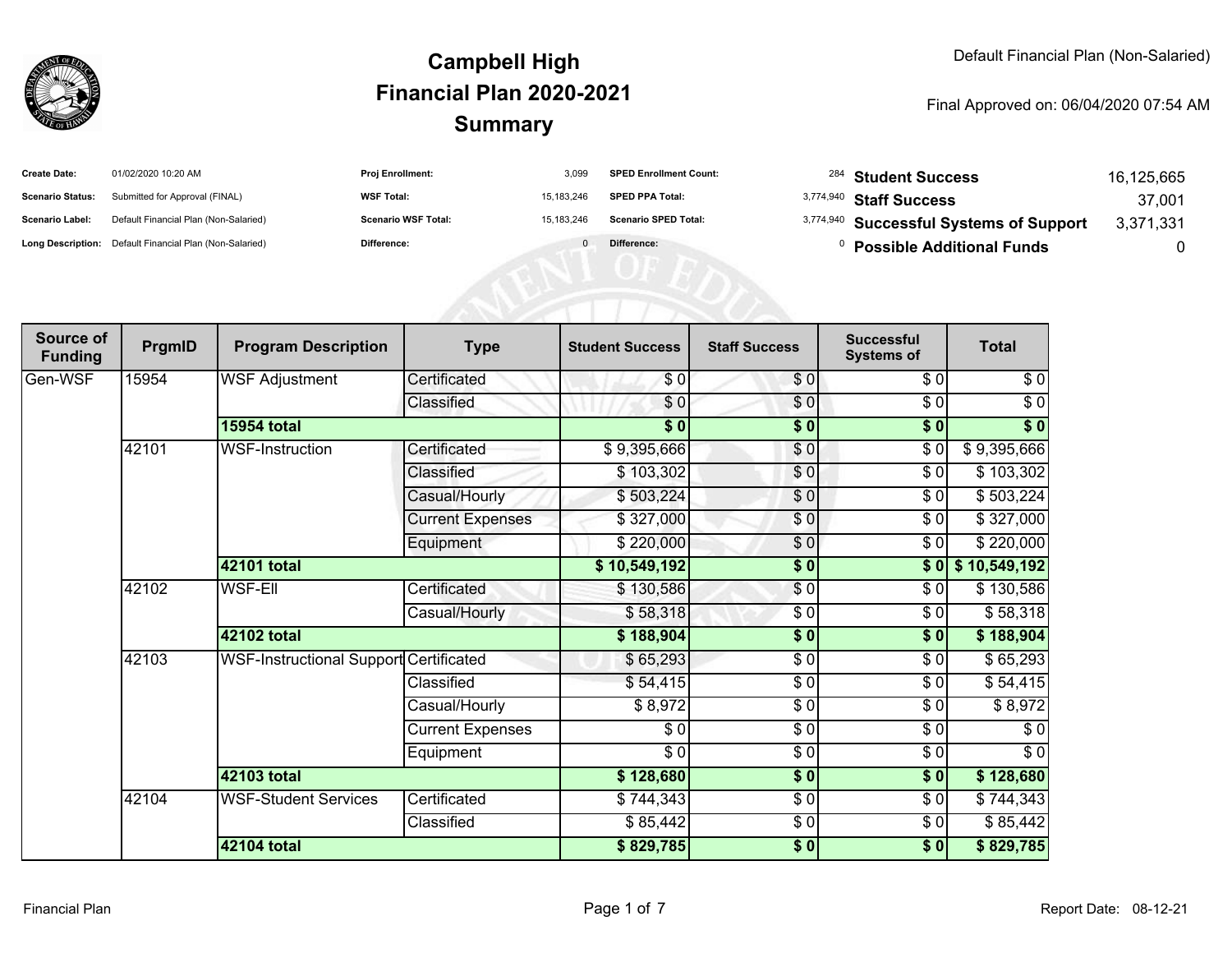

| Source of<br><b>Funding</b> | PrgmID  | <b>Program Description</b>                          | <b>Type</b>             | <b>Student Success</b>  | <b>Staff Success</b>     | <b>Successful</b><br><b>Systems of</b> | <b>Total</b>     |          |
|-----------------------------|---------|-----------------------------------------------------|-------------------------|-------------------------|--------------------------|----------------------------------------|------------------|----------|
| Gen-WSF                     | 42105   | <b>WSF-Student Body</b><br><b>Activities</b>        | Certificated            | \$78,353                | \$0                      | \$0                                    | \$78,353         |          |
|                             |         | 42105 total                                         |                         | \$78,353                | \$0                      | \$0                                    | \$78,353         |          |
|                             | 42107   | WSF-Enabling Activities II Casual/Hourly            |                         | $\sqrt{6}$              | $\overline{30}$          | $\overline{\$0}$                       | $\overline{\$0}$ |          |
|                             |         | 42107 total                                         |                         | $\overline{\$0}$        | $\overline{\$0}$         | $\overline{\$0}$                       | $\overline{\$0}$ |          |
|                             | 42108   | <b>WSF-Enabling Activities III Current Expenses</b> |                         | $\overline{S}0$         | \$37,001                 | $\overline{\$0}$                       | \$37,001         |          |
|                             |         |                                                     | Equipment               | \$0                     | \$0                      | $\overline{\$0}$                       | $\overline{\$0}$ |          |
|                             |         | 42108 total                                         |                         | $\overline{\$0}$        | \$37,001                 | \$0                                    | \$37,001         |          |
|                             | 42110   | WSF-Enabling Activities V Current Expenses          |                         | \$0                     | \$0                      | \$429,398                              | \$429,398        |          |
|                             |         | 42110 total                                         |                         | $\overline{\$0}$        | $\overline{\textbf{50}}$ | \$429,398                              | \$429,398        |          |
|                             | 42112   | <b>WSF-School</b><br>Administration                 | Certificated            | \$0                     | \$0                      | \$1,160,891                            | \$1,160,891      |          |
|                             |         |                                                     | Classified              | \$0                     | \$0                      | \$378,935                              | \$378,935        |          |
|                             |         |                                                     | Casual/Hourly           | $\sqrt{6}$              | $\sqrt{6}$               | $\overline{\$0}$                       | \$0              |          |
|                             |         |                                                     | <b>Current Expenses</b> | $\sqrt{6}$              | $\overline{\$0}$         | \$512,718                              | \$512,718        |          |
|                             |         |                                                     | Equipment               | \$0                     | $\sqrt{6}$               | $\overline{\$0}$                       | $\overline{\$0}$ |          |
|                             |         | 42112 total                                         |                         | $\overline{\$}0$        | $\overline{\$0}$         | \$2,052,544                            | \$2,052,544      |          |
|                             | 42113   | <b>WSF-School Facility</b><br>Services              | Classified              | \$0                     | \$0                      | \$859,389                              | \$859,389        |          |
|                             |         |                                                     | Casual/Hourly           | \$0                     | $\overline{\$0}$         | $\overline{\$0}$                       | $\overline{\$0}$ |          |
|                             |         |                                                     |                         | <b>Current Expenses</b> | \$0                      | $\overline{\$0}$                       | \$30,000         | \$30,000 |
|                             |         |                                                     | Equipment               | $\sqrt{6}$              | $\overline{30}$          | $\overline{\$0}$                       | $\overline{$}0$  |          |
|                             |         | 42113 total                                         |                         | $\sqrt{6}$              | \$0                      | \$889,389                              | \$889,389        |          |
|                             | 42114   | <b>WSF-Protocol Fund</b>                            | <b>Current Expenses</b> | $\overline{\$0}$        | $\overline{\$0}$         | $\overline{\$0}$                       | $\overline{\$0}$ |          |
|                             |         | 42114 total                                         |                         | $\overline{\$0}$        | $\overline{\$0}$         | $\overline{\$0}$                       | $\overline{\$0}$ |          |
|                             | Gen-WSF |                                                     | \$11,774,914]           | \$37,001                | \$3,371,331              | \$15,183,246                           |                  |          |
| Gen-SPED                    | 17101   | SPED Ppa - Instruction                              | Certificated            | \$2,938,185             | $\overline{\$0}$         | $\overline{\$0}$                       | \$2,938,185      |          |
|                             |         |                                                     | Classified              | \$1,007,195             | $\overline{\$0}$         | $\overline{\$0}$                       | \$1,007,195      |          |
|                             |         |                                                     | <b>Current Expenses</b> | $-$170,440$             | $\overline{\$0}$         | $\overline{\$0}$                       | $-$170,440$      |          |
|                             |         | <b>17101 total</b>                                  |                         | \$3,774,940             | $\sqrt{6}$               | \$0                                    | \$3,774,940      |          |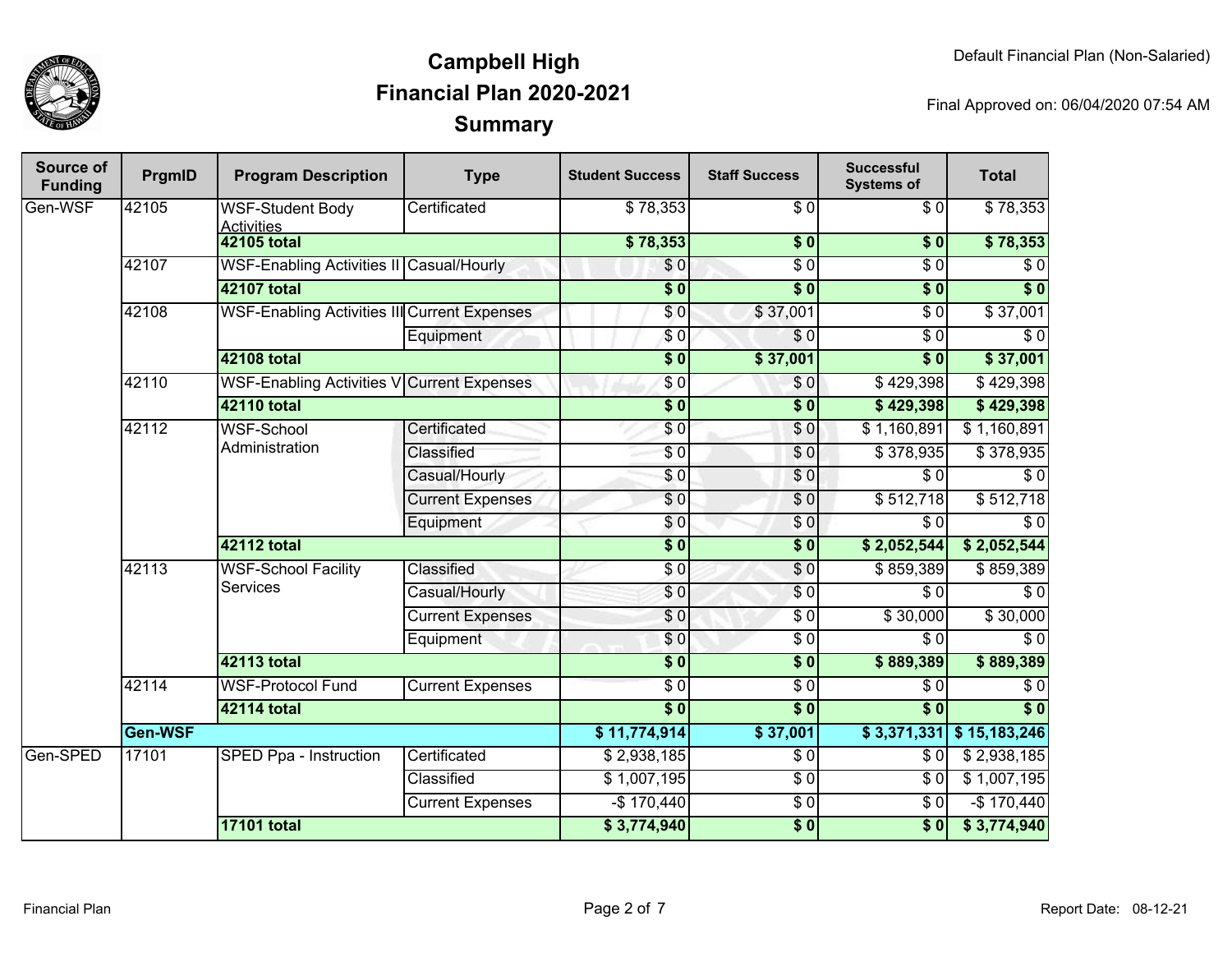

| Source of<br><b>Funding</b> | PrgmID                               | <b>Program Description</b>                      | <b>Type</b>             | <b>Student Success</b> | <b>Staff Success</b> | <b>Successful</b><br><b>Systems of</b> | <b>Total</b>     |
|-----------------------------|--------------------------------------|-------------------------------------------------|-------------------------|------------------------|----------------------|----------------------------------------|------------------|
| Gen-SPED                    | 17131<br><b>Special Education in</b> |                                                 | Certificated            | $\overline{\$0}$       | $\sqrt{6}$           | $\overline{30}$                        | $\sqrt{6}$       |
|                             |                                      | Regular Schools                                 | Classified              | $\overline{S}0$        | $\overline{\$0}$     | $\overline{30}$                        | $\overline{\$0}$ |
|                             |                                      | <b>17131 total</b>                              |                         | $\overline{\$0}$       | $\overline{\$0}$     | $\overline{\$0}$                       | $\overline{\$0}$ |
|                             | <b>Gen-SPED</b>                      |                                                 |                         | \$3,774,940            | $\overline{\$0}$     | $\overline{\$0}$                       | \$3,774,940      |
| Gen-Categ                   | 15849                                | Gen Fund Voc & Applied                          | Certificated            | \$130,586              | $\sqrt{6}$           | $\overline{30}$                        | \$130,586        |
|                             |                                      | Technology                                      | Casual/Hourly           | \$0                    | $\sqrt{6}$           | $\overline{30}$                        | $\overline{\$0}$ |
|                             |                                      |                                                 | <b>Current Expenses</b> | $\sqrt{6}$             | $\sqrt{0}$           | $\overline{\$0}$                       | $\overline{\$0}$ |
|                             |                                      |                                                 | Equipment               | \$0                    | \$0                  | $\overline{\$0}$                       | $\sqrt{6}$       |
|                             |                                      | <b>15849 total</b>                              |                         | \$130,586              | $\overline{\$0}$     | $\overline{\$0}$                       | \$130,586        |
|                             | 16158                                | <b>JROTC</b>                                    | Certificated            | \$292,044              | \$0                  | $\overline{\$0}$                       | \$292,044        |
|                             |                                      |                                                 | <b>Current Expenses</b> | \$0                    | $\sqrt{0}$           | $\overline{30}$                        | $\overline{\$0}$ |
|                             |                                      |                                                 | Equipment               | $\overline{\$0}$       | $\overline{\$0}$     | $\overline{S}0$                        | $\overline{\$0}$ |
|                             |                                      | <b>16158 total</b>                              |                         | \$292,044              | $\overline{\$0}$     | $\overline{\$0}$                       | \$292,044        |
|                             | 16770                                | <b>Learning Centers</b>                         | Certificated            | \$32,647               | $\sqrt{0}$           | $\overline{30}$                        | \$32,647         |
|                             |                                      |                                                 |                         | Casual/Hourly          | \$0                  | $\frac{6}{3}$                          | $\overline{\$0}$ |
|                             |                                      |                                                 | <b>Current Expenses</b> | $\overline{\$0}$       | $\sqrt{6}$           | $\overline{\$0}$                       | $\overline{\$0}$ |
|                             |                                      | <b>16770 total</b>                              |                         | \$32,647               | $\overline{\$0}$     | $\overline{\$0}$                       | \$32,647         |
|                             | 16817                                | <b>Early College</b>                            | <b>Current Expenses</b> | \$0                    | $\sqrt{6}$           | $\overline{30}$                        | $\overline{30}$  |
|                             |                                      | <b>16817 total</b>                              |                         | $\overline{\$0}$       | $\overline{\$0}$     | $\overline{\$0}$                       | $\overline{\$0}$ |
|                             | 17229                                | Voc Rehab - Work Study<br><b>Contract W/DHS</b> | <b>Current Expenses</b> | \$0                    | $\overline{\$0}$     | $\overline{\$0}$                       | $\overline{\$0}$ |
|                             |                                      | <b>17229 total</b>                              |                         | \$0                    | \$0                  | \$0                                    | $\overline{\$0}$ |
|                             | 27000                                | Athletics-Transportation                        | <b>Current Expenses</b> | $\overline{\$0}$       | $\overline{$}0$      | $\overline{30}$                        | $\overline{\$0}$ |
|                             |                                      | <b>27000 total</b>                              |                         | $\overline{\$0}$       | $\overline{\$0}$     | $\overline{\textbf{50}}$               | $\overline{\$0}$ |
|                             | 27100                                | Athletics-Salary                                | Casual/Hourly           | $\overline{\$0}$       | $\overline{\$0}$     | $\overline{\$0}$                       | $\overline{\$0}$ |
|                             |                                      | <b>27100 total</b>                              |                         | $\overline{\$0}$       | $\overline{\$}0$     | $\overline{\textbf{50}}$               | $\overline{\$0}$ |
|                             | 27300                                | <b>Athletics-Gender Equity</b>                  | Casual/Hourly           | $\overline{\$0}$       | $\overline{\$0}$     | $\overline{\$0}$                       | $\overline{\$0}$ |
|                             |                                      |                                                 | <b>Current Expenses</b> | $\overline{\$0}$       | $\overline{\$0}$     | $\overline{\$0}$                       | $\overline{\$0}$ |
|                             |                                      | <b>27300 total</b>                              |                         | $\overline{\$0}$       | $\overline{\$0}$     | $\overline{\$0}$                       | $\overline{\$0}$ |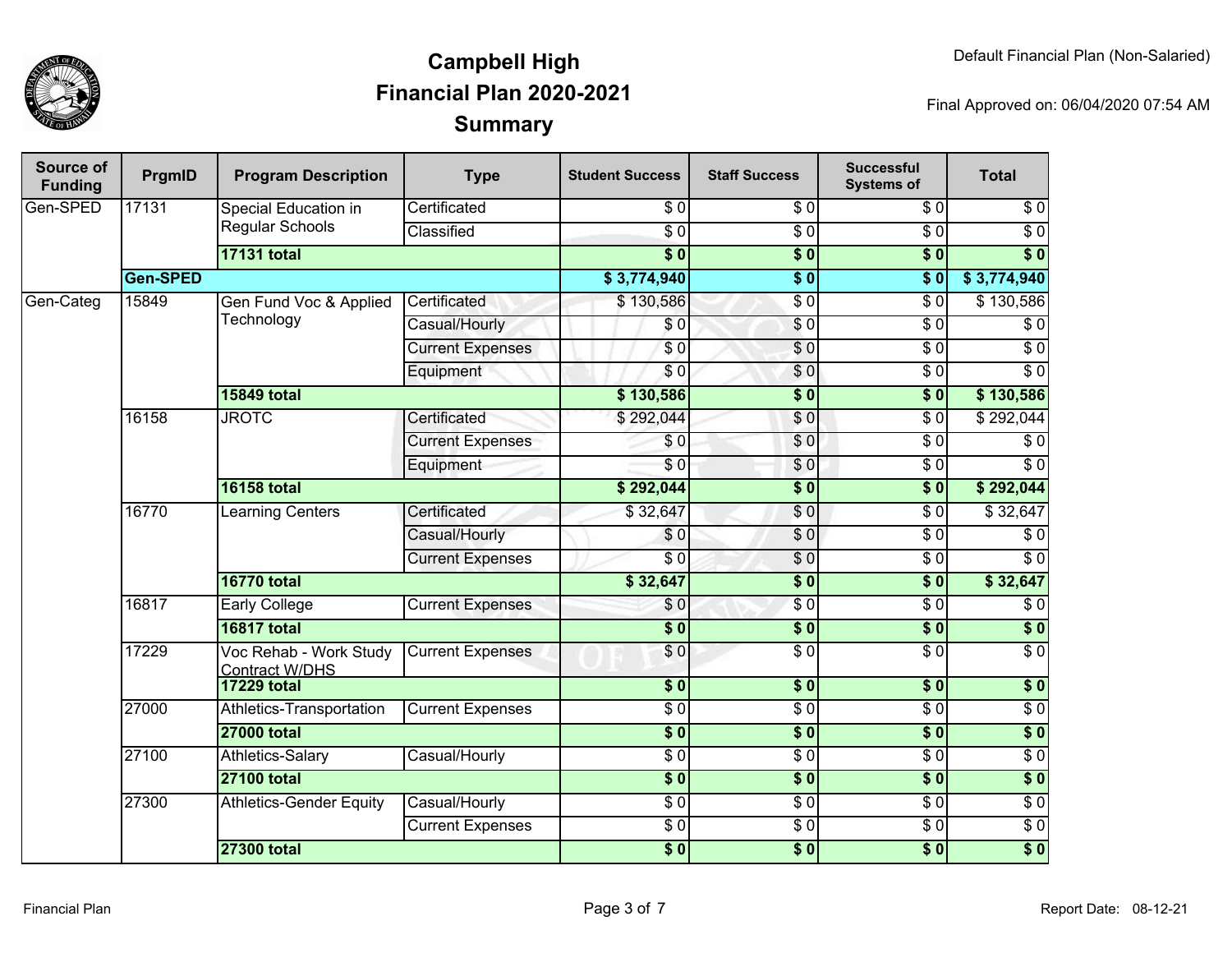

| Source of<br><b>Funding</b> | PrgmID           | <b>Program Description</b>                  | <b>Type</b>             | <b>Student Success</b> | <b>Staff Success</b> | <b>Successful</b><br><b>Systems of</b> | <b>Total</b>     |
|-----------------------------|------------------|---------------------------------------------|-------------------------|------------------------|----------------------|----------------------------------------|------------------|
| Gen-Categ                   | 27400            | Athletics-Supplies & Equip Current Expenses |                         | \$0                    | \$0                  | \$0                                    | \$0              |
|                             |                  |                                             | Equipment               | $\overline{S}0$        | $\sqrt{6}$           | $\sqrt{6}$                             | $\overline{\$0}$ |
|                             |                  | <b>27400 total</b>                          |                         | $\overline{\$0}$       | $\overline{\$0}$     | $\overline{\$0}$                       | $\overline{\$0}$ |
|                             | 27480            | <b>Athletic Trainers</b>                    | Classified              | \$120,534              | $\overline{S}0$      | $\overline{S}0$                        | \$120,534        |
|                             |                  |                                             | <b>Current Expenses</b> | \$0                    | $\sqrt{6}$           | $\sqrt{6}$                             | $\overline{\$0}$ |
|                             |                  | <b>27480 total</b>                          |                         | \$120,534              | $\overline{\$0}$     | $\overline{\$0}$                       | \$120,534        |
|                             | <b>Gen-Categ</b> |                                             |                         | \$575,811              | $\overline{\$0}$     | $\overline{\$0}$                       | \$575,811        |
| Federal                     | 18085            | Essa Title III Language                     | Casual/Hourly           | \$0                    | $\overline{\$0}$     | $\sqrt{6}$                             | $\overline{\$0}$ |
|                             |                  | Instruction                                 | <b>Current Expenses</b> | \$0                    | \$0                  | $\overline{30}$                        | $\overline{50}$  |
|                             |                  | <b>18085 total</b>                          |                         | $\overline{\$0}$       | $\overline{\$0}$     | \$0                                    | $\overline{\$0}$ |
|                             | 19978            | Impact Aid-WSF                              | <b>Current Expenses</b> | \$0                    | $\overline{S}0$      | $\overline{30}$                        | $\overline{50}$  |
|                             |                  |                                             | Equipment               | $\overline{\$0}$       | \$0                  | $\overline{S}0$                        | $\overline{50}$  |
|                             |                  | <b>19978 total</b>                          |                         | $\overline{\$0}$       | $\overline{\$0}$     | $\overline{\$0}$                       | $\overline{\$0}$ |
|                             | 20657            | Essa Title IIa Targeted<br>Prof Dev         | Casual/Hourly           | \$0                    | $\overline{S}0$      | $\overline{30}$                        | $\overline{50}$  |
|                             |                  |                                             | <b>Current Expenses</b> | \$0                    | \$0                  | $\overline{S}0$                        | $\overline{50}$  |
|                             |                  | <b>20657 total</b>                          |                         | $\overline{\$0}$       | $\overline{\$0}$     | $\overline{\$0}$                       | $\overline{\$0}$ |
|                             | 20659            | Essa Title IIa Prof Dev-<br><b>OCISS</b>    | Casual/Hourly           | \$0                    | \$0                  | $\overline{\$0}$                       | $\overline{50}$  |
|                             |                  | <b>20659 total</b>                          |                         | $\overline{\$0}$       | $\overline{\$0}$     | \$0                                    | \$0              |
|                             | 20697            | Essa Title IIa Prof Dev                     | Casual/Hourly           | \$0                    | $\overline{\$0}$     | $\overline{\$0}$                       | $\overline{\$0}$ |
|                             |                  | <b>20697 total</b>                          |                         | $\overline{\$0}$       | $\overline{\$0}$     | $\overline{\$0}$                       | $\overline{\$0}$ |
|                             | 20698            | Essa Title IIa Support<br>New Tchr & Prin   | Casual/Hourly           | $\overline{\$0}$       | $\overline{\$0}$     | $\overline{\$0}$                       | $\overline{\$0}$ |
|                             |                  | <b>20698 total</b>                          |                         | $\overline{\$0}$       | $\overline{\$0}$     | \$0                                    | $\overline{\$0}$ |
|                             | 35913            | Sch Prgm Food Services                      | Classified              | $\overline{\$0}$       | $\overline{S}0$      | $\sqrt{6}$                             | $\overline{S}0$  |
|                             |                  |                                             | Casual/Hourly           | $\sqrt{6}$             | $\overline{S}0$      | $\overline{S}0$                        | $\overline{S}0$  |
|                             |                  | <b>35913 total</b>                          |                         | \$0                    | $\overline{\$0}$     | $\overline{\$0}$                       | $\overline{\$0}$ |
|                             | 52001            | <b>ESEA Title I-Homeless</b><br>Children    | <b>Current Expenses</b> | $\sqrt{6}$             | $\overline{S}0$      | $\sqrt{6}$                             | $\sqrt{6}$       |
|                             |                  | <b>52001 total</b>                          |                         | $\overline{\$0}$       | $\overline{\$0}$     | $\overline{\$0}$                       | $\overline{\$0}$ |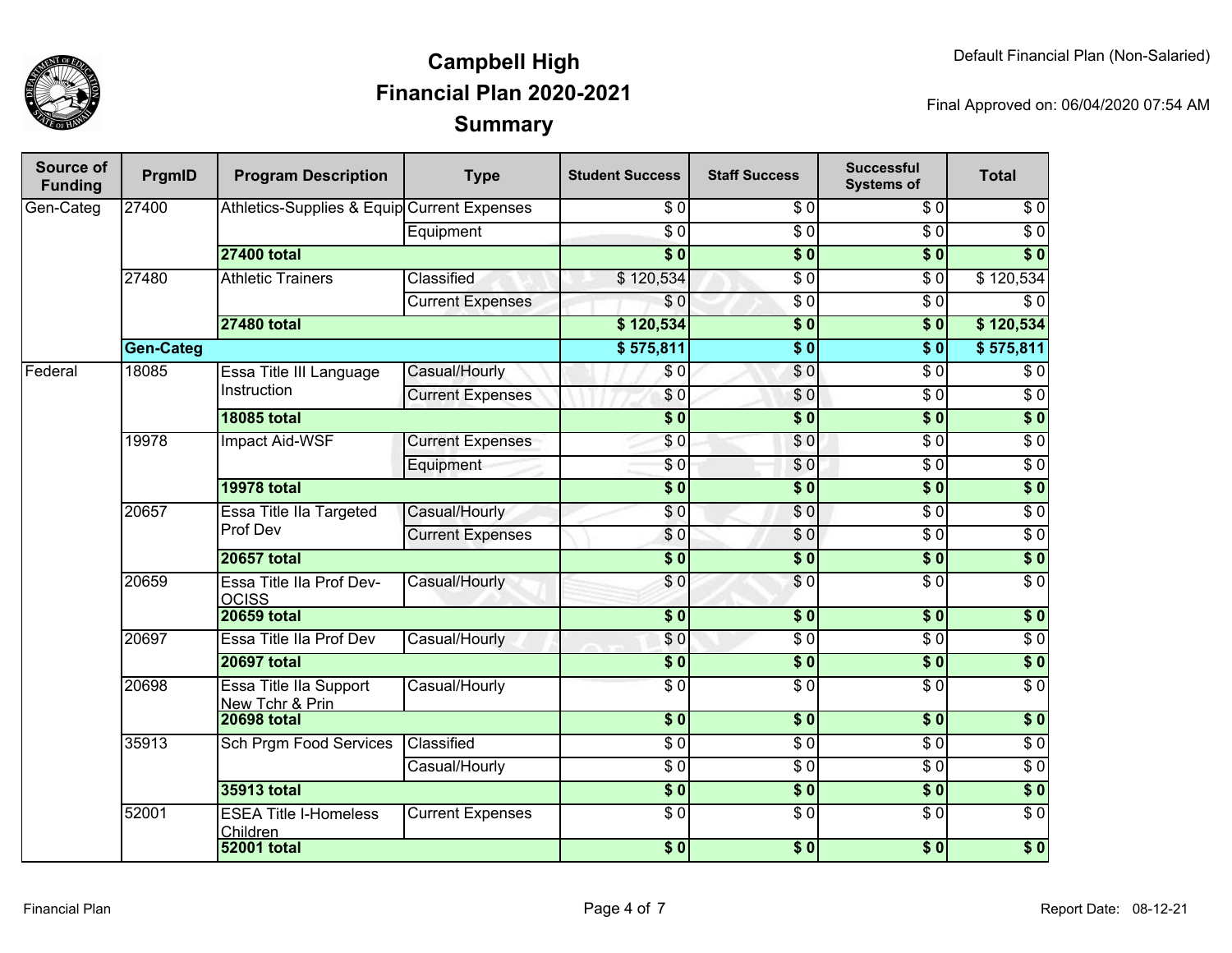

| Source of<br><b>Funding</b> | PrgmID          | <b>Program Description</b>           | <b>Type</b>             | <b>Student Success</b>     | <b>Staff Success</b> | <b>Successful</b><br><b>Systems of</b> | <b>Total</b>     |
|-----------------------------|-----------------|--------------------------------------|-------------------------|----------------------------|----------------------|----------------------------------------|------------------|
| Federal                     | 52003           | <b>ESEA Title I-Complex</b>          | Casual/Hourly           | \$0                        | $\overline{\$0}$     | \$0                                    | $\sqrt{6}$       |
|                             |                 | Area Initiatives                     | <b>Current Expenses</b> | $\overline{\$0}$           | $\overline{S}0$      | $\overline{\$0}$                       | $\overline{\$0}$ |
|                             |                 | <b>52003 total</b>                   |                         | $\overline{\$0}$           | $\overline{\$0}$     | $\overline{\$0}$                       | $\overline{\$0}$ |
|                             | Federal         |                                      |                         | $\overline{\$0}$           | $\overline{\$0}$     | $\overline{\$0}$                       | $\overline{\$0}$ |
| Gen-Cent                    | 35163           | <b>Food Services-General</b>         | Classified              | \$0                        | $\overline{50}$      | $\sqrt{6}$                             | $\overline{\$0}$ |
|                             |                 | Fund                                 | Casual/Hourly           | \$0                        | $\sqrt{6}$           | $\sqrt{6}$                             | $\overline{\$0}$ |
|                             |                 | 35163 total                          |                         | $\overline{\$0}$           | $\overline{\$0}$     | $\overline{\$0}$                       | $\overline{\$0}$ |
|                             | 37721           | <b>Athletic Travel</b>               | <b>Current Expenses</b> | \$0                        | \$0                  | $\overline{\$0}$                       | $\overline{\$0}$ |
|                             |                 | 37721 total                          |                         |                            | $\overline{\$0}$     | $\overline{\$0}$                       | $\overline{\$0}$ |
|                             | <b>Gen-Cent</b> |                                      |                         | $\overline{\$0}$           | $\overline{\$0}$     | $\overline{\$0}$                       | $\overline{\$0}$ |
| Special                     | 13173           | <b>DHHS-Project HI Aware</b>         | Casual/Hourly           | \$0                        | $\overline{S}0$      | $\overline{\$0}$                       | $\overline{\$0}$ |
|                             |                 | <b>13173 total</b>                   |                         | $\overline{\$0}$           | $\overline{\$0}$     | $\overline{\$0}$                       | $\overline{\$0}$ |
|                             | 15754           | Voc Ed-Program<br>Improvement FY19   | Casual/Hourly           | \$0                        | $\overline{\$0}$     | $\overline{30}$                        | $\overline{\$0}$ |
|                             |                 |                                      | <b>Current Expenses</b> | \$0                        | $\overline{S}$       | $\overline{30}$                        | $\overline{\$0}$ |
|                             |                 |                                      | Equipment               | \$0                        | $\sqrt{6}$           | $\overline{\$0}$                       | $\overline{60}$  |
|                             |                 | <b>15754 total</b>                   |                         | $\overline{\$0}$           | $\overline{\$0}$     | $\overline{\$0}$                       | $\overline{\$}0$ |
|                             | 16348           | <b>Other Educational</b><br>Programs | <b>Current Expenses</b> | \$0                        | $\overline{S}0$      | $\overline{\$0}$                       | $\overline{\$0}$ |
|                             |                 | <b>16348 total</b>                   |                         | $\sqrt{6}$                 | $\overline{\$}0$     | $\overline{\$0}$                       | $\overline{\$0}$ |
|                             | 16350           | Summer School - Special              | Casual/Hourly           | \$0                        | $\overline{\$0}$     | $\overline{\$0}$                       | $\overline{\$0}$ |
|                             |                 | Fund                                 | <b>Current Expenses</b> | \$0                        | $\overline{\$0}$     | $\overline{\$0}$                       | $\overline{\$0}$ |
|                             |                 |                                      | Equipment               | $\overline{\$0}$           | $\overline{\$0}$     | $\overline{\$0}$                       | $\overline{\$0}$ |
|                             |                 | <b>16350 total</b>                   |                         | $\overline{\$0}$           | $\overline{\$0}$     | $\overline{\$0}$                       | $\overline{\$0}$ |
|                             | 19062           | <b>DOD-Fed Connected</b>             | <b>Current Expenses</b> | $\overline{\$0}$           | $\overline{50}$      | $\overline{\$0}$                       | $\overline{\$0}$ |
|                             |                 | <b>Student Incentive</b>             | Equipment               | $\overline{\$0}$           | $\overline{\$0}$     | $\overline{\$0}$                       | $\overline{\$0}$ |
|                             |                 | <b>19062 total</b>                   |                         | $\overline{\phantom{0}30}$ | $\frac{1}{2}$        | 30                                     | $\sqrt{ }$       |
|                             | 35304           | <b>Food Services-Special</b><br>Fund | <b>Current Expenses</b> | $\overline{\$0}$           | $\overline{\$0}$     | $\overline{\$0}$                       | $\overline{\$0}$ |
|                             |                 | 35304 total                          |                         | $\sqrt{6}$                 | $\overline{\$0}$     | $\overline{\$0}$                       | $\overline{\$}0$ |
|                             | <b>Special</b>  |                                      |                         | $\overline{\$0}$           | $\overline{\$0}$     | $\overline{\$0}$                       | $\overline{\$0}$ |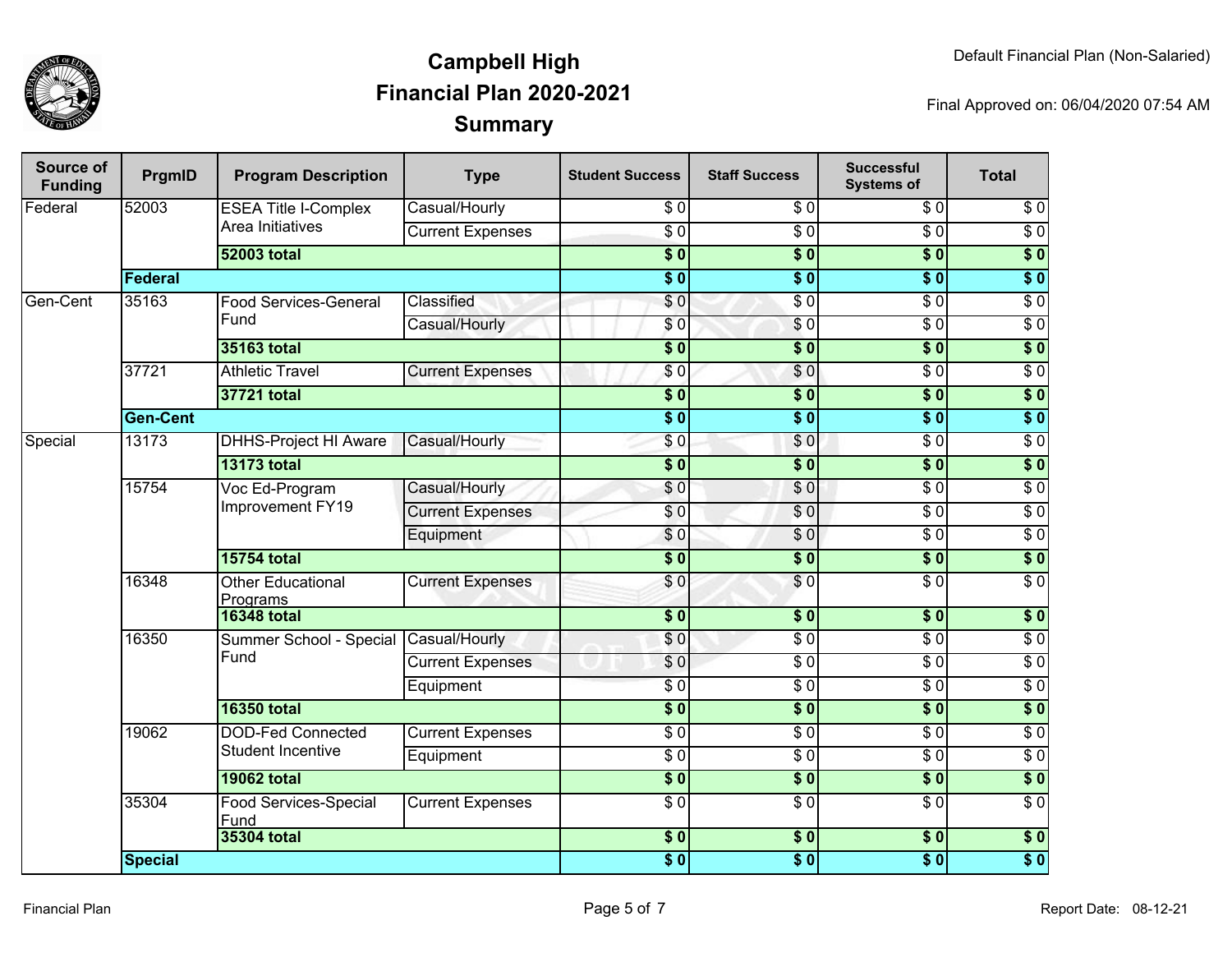

| Source of<br><b>Funding</b> | PrgmID            | <b>Program Description</b>                    | <b>Type</b>             | <b>Student Success</b> | <b>Staff Success</b> | <b>Successful</b><br><b>Systems of</b> | <b>Total</b>     |
|-----------------------------|-------------------|-----------------------------------------------|-------------------------|------------------------|----------------------|----------------------------------------|------------------|
| Trust                       | 16616             | Project Lead the Way                          | Casual/Hourly           | \$0                    | \$0                  | \$0]                                   | \$0              |
|                             |                   |                                               | <b>Current Expenses</b> | \$0                    | \$0                  | \$0]                                   | \$0              |
|                             |                   |                                               | Equipment               | \$0]                   | \$0                  | \$0]                                   | $\sqrt{6}$       |
|                             |                   | <b>16616 total</b>                            |                         | \$0                    | \$0                  | \$0                                    | $\sqrt{50}$      |
|                             | 27200             | <b>Athletics</b>                              | <b>Current Expenses</b> | \$0                    | \$0                  | \$0]                                   | $\sqrt{6}$       |
|                             |                   |                                               | Equipment               | \$0                    | \$0                  | \$0]                                   | \$0              |
|                             |                   | <b>27200 total</b>                            |                         | \$0                    | \$0                  | \$0                                    | $\sqrt{50}$      |
|                             | <b>Trust</b>      |                                               |                         | \$0]                   | \$0                  | \$0]                                   | \$0              |
| Inter Xfer                  | 16355             | <b>Driver and Traffic Safety</b><br>Education | Casual/Hourly           | \$0                    | \$0                  | \$0]                                   | \$0              |
|                             |                   |                                               | <b>Current Expenses</b> | \$0                    | \$0                  | \$0                                    | $\sqrt{6}$       |
|                             |                   |                                               | Equipment               | \$0                    | \$0                  | \$0]                                   | \$0              |
|                             |                   | <b>16355 total</b>                            |                         | \$0                    | \$0                  | \$0                                    | $\overline{\$}0$ |
|                             | <b>Inter Xfer</b> |                                               |                         | $\overline{\$0}$       | \$0                  | $\overline{\$0}$                       | $\overline{\$0}$ |
| <b>Grand Total</b>          |                   |                                               |                         | \$16,125,665           | \$37,001             | \$3,371,331                            | \$19,533,997     |